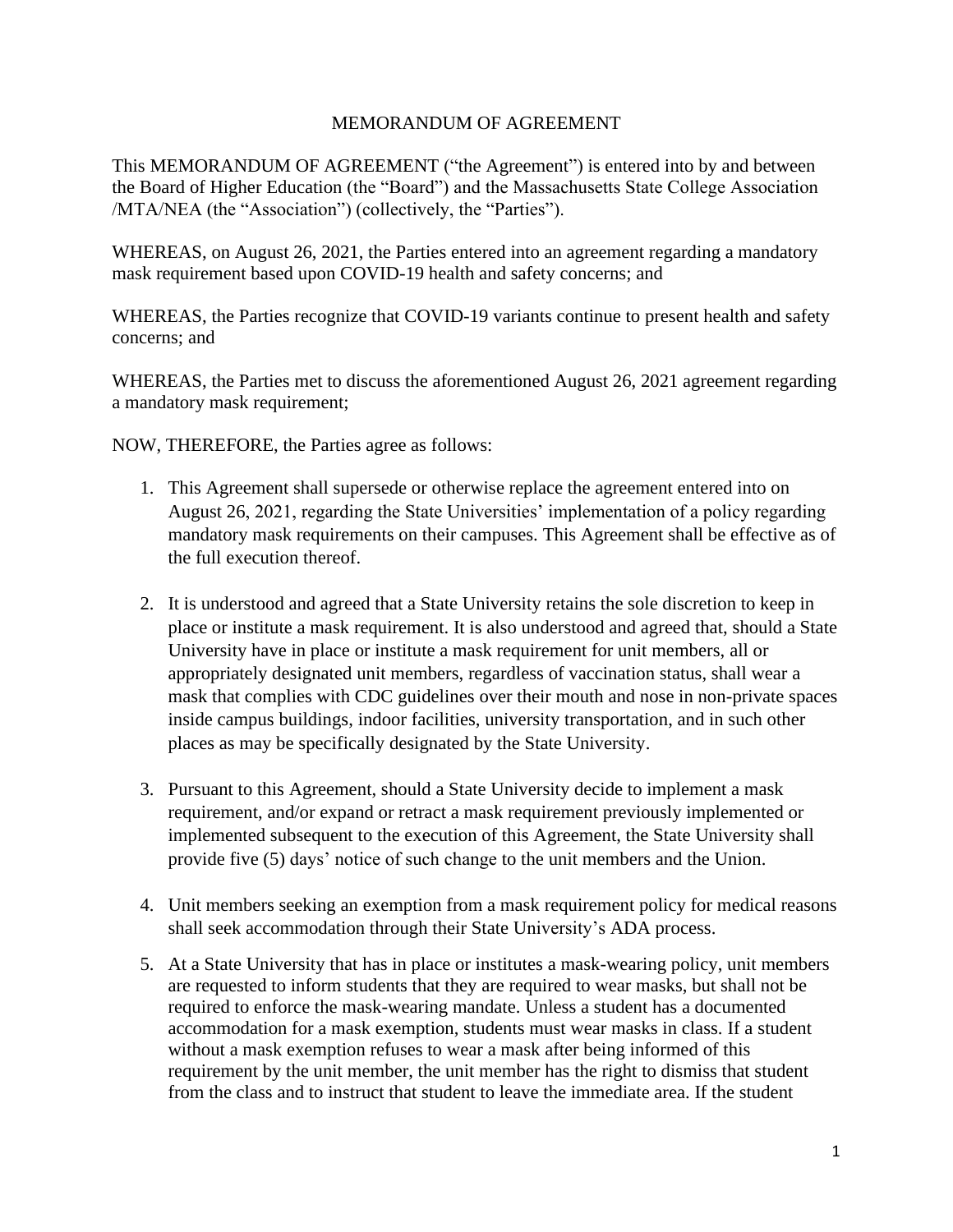continually refuses to leave the teaching area while refusing to wear a mask, the unit member shall have the right to dismiss the class and shall report the incident to the university's student conduct officer. Student refusal to wear a mask shall be treated as a student conduct violation and addressed through the code of conduct mechanisms at the university. Students seeking such an exemption shall be expected to do so through the disability resources office if they will be attending any in-person class or will be in the library, and the instructor/librarians shall be provided official documentation of the exemption and the health protocols that will be followed.

- 6. The Association agrees that when a State University has in place or institutes a mask requirement, the State University, following a review, will progressively impose discipline upon a unit member who has not received an exemption from a mask requirement and who does not comply with the mask requirement in place.
	- For a first violation of a State University's policy, following a review and determination of non-compliance, an oral warning will be imposed by the Provost or their designee in consultation with Human Resources.
	- For a second violation of a State University's policy, following a review and determination of non-compliance, a written warning through the issuance of Official Personnel Correspondence will be imposed by the Provost or their designee in consultation with Human Resources.
	- For a third violation of a State University's policy, following a review and determination of non-compliance, a one-day suspension without pay through the issuance of Official Personnel Correspondence will be imposed by the Provost or their designee in consultation with Human Resources.
	- For a fourth violation of a State University's policy, following a review and determination of non-compliance, a two-day suspension without pay through the issuance of Official Personnel Correspondence will be imposed by the Provost or their designee in consultation with Human Resources.
	- For additional violations of a State University's policy, following a review and determination of any non-compliance, the unit member will be subject to further discipline.
- 7. A State University shall notify a member of any allegation of a violation of the State University's policy that has been raised against them.
- 8. This Agreement shall constitute the full agreement between the Parties regarding the State Universities' discretion to implement a mask requirement and shall only be modified by subsequent agreement in writing. This Agreement shall terminate on August 31, 2023.